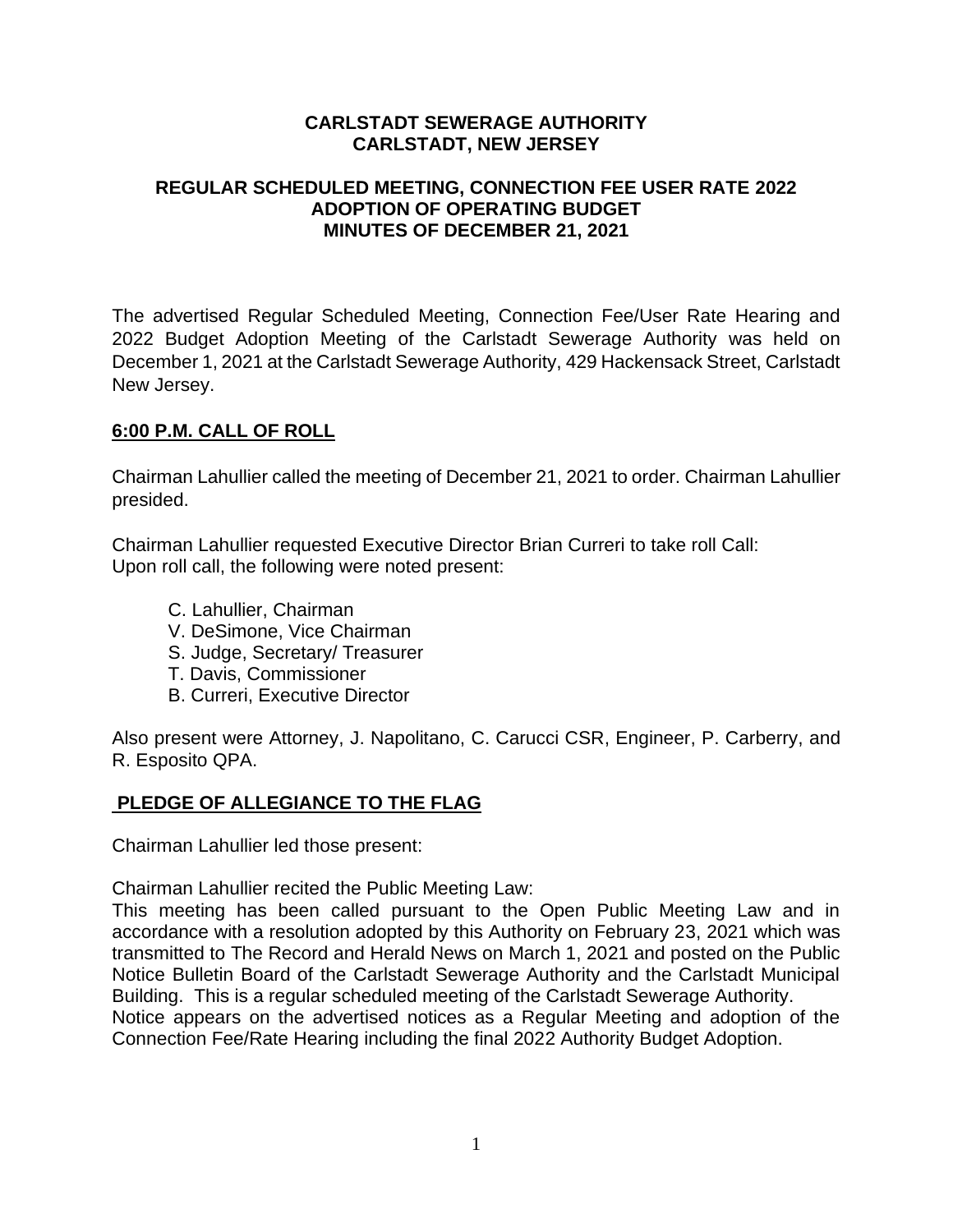Executive Director Mr. Curreri indicated for the record, at 6:01 p.m. he is requesting a motion to open this Rate Hearing to the public, Mr. Lahullier moved the motion; seconded by Mr. Judge.

## (ON ROLL 4-0)

Mr. Curreri asked Chairman Lahullier to have Certified Court Stenographer Candice Carucci swear in the Executive Director. Mr. Curreri then proceeded to review/certify the 2022 Connection Fee/User Rate.

Mr. Curreri submitted a copy of the following as exhibits for recording purposes to Ms. Carucci.

A. Resolution #21-26 Connection Fee/User Rate Tier I and Tier II Calculation

Executive Director Mr. Curreri stated that the first order of business is the Public Hearing. This is required to be held by the State of New Jersey with the respect to service charges to be charged by the Carlstadt Sewerage Authority for fiscal year 2022. The Statue requires that the Sewerage Authority re-compute the Connection Fee that may be imposed upon those businesses or persons who subsequently connect in that fiscal year. The proposed connection fee for Calendar year 2022, as calculated by our Auditor, is the amount of \$4,401.09 per EDU. The user Rate for TIER I customers shall remain at \$9.25 per thousand gallons estimated based on annualized Suez 6-month usage report of 135,492,786 gallons. The User Rate for Tier II users shall be the direct cost presented to the CSA by the BCUA for usage by that particular TIER II user plus a service charge of \$3.61/Thousand Gallons based on BCUA usage of 26,324,580 gallons.

Executive Director Mr. Curreri indicated for the record, at 6:06 p.m. he is requesting a motion to open this Rate Hearing to the public, Mr. Lahullier moved the motion; seconded by Mr. Judge.

# (ON ROLL 4-0)

Let the record state that there are no citizens wishing to be heard for the 6:00 p.m. advertised Rate Hearing and Budget Adoption. Mr. Curreri requested a motion to close the Rate Hearing Meeting to the public.

Mr. Lahullier moved to close the hearing of citizens; seconded by Mr. Davis.

# (ON ROLL 4-0)

Mr. Curreri requested a motion to adopt and ratify the Connection Fee/ User Rate for 2022 which is set forth in the proposed Resolution #21-26. Mr. Lahullier moved the motion to confirm and adopt Resolution #21-26; seconded by Mr. Judge.

# (ON ROLL 4-0)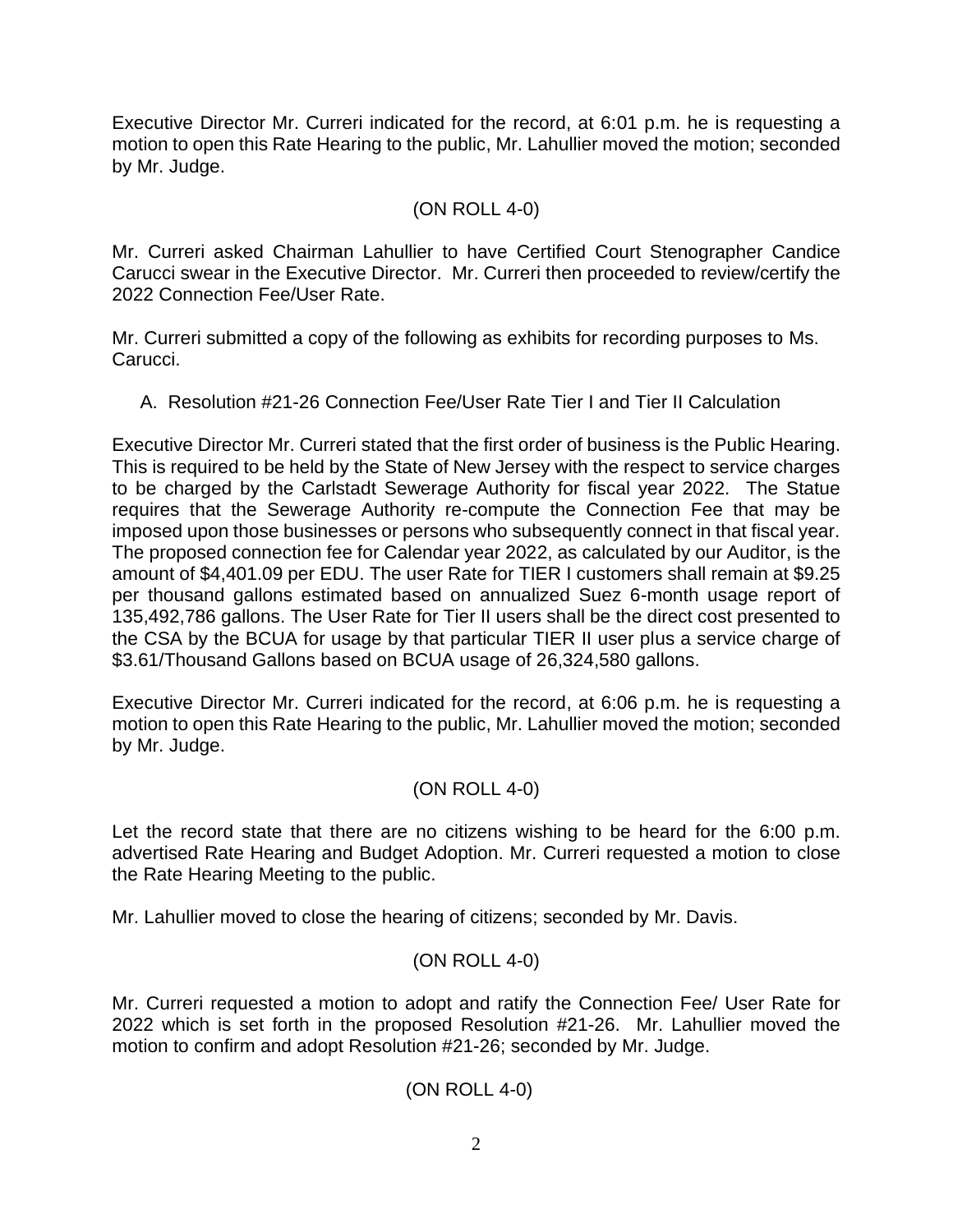With all Board members satisfied with the presentation of the 2022 Connection Fee/ User Rates and with no other questions or comments, Mr. Curreri requested a motion to close the advertised Public Hearing/Meeting for the Connection Fee/ User Rates for 2022 and resume the normal order of business. The meeting returned to normal order at 6:09 p.m. with the court stenographer Candice Carucci, excused.

# **APPROVAL OF MINUTES**

Mr. Lahullier asked for comments, deletions or corrections on the regular scheduled meeting minutes of November 23, 2021. There were no exceptions taken.

Upon motion by Mr. Davis; seconded by Mr. Judge the November 23, 2021 minutes were approved as presented.

(ON ROLL 4-0)

# **COMMUNICATIONS:**

- 1. Resolution #21 27 2022 Adopted Budget
- 2. Resolution #21-26 Connection Fee/ User Rates 2022 (A-B)
- 3. Newspaper Public Notice Rate Hearing.
- 4. NJUA 2022 Insurance Premiums JIF

# **PROFESSIONAL REPORTS**

#### **Patrick Carberry Engineer**

Mr. Carberry had one (1) item to discuss: 109 Kero Rd waiting on contractor.

#### **John Napolitano Esq.**

Mr. Napolitano: JIF rate increases partly due to Covid qualifying for long term damages and long-term disabilities. Personnel manual signature receipts will be provided to all employees. Mr. Curreri will collect the receipts and a copy will be sent to PIA with the signature of attorney best practice checklist.

# **PAYMENT OF BILLS**

Mr. Curreri presented the Board with the December Bills List Resolution #21-28 in the amount of \$32,835.43. Mr. Judge made the motion to approve resolution #21-28; seconded by Mr. Lahullier.

(ON ROLL 4-0)